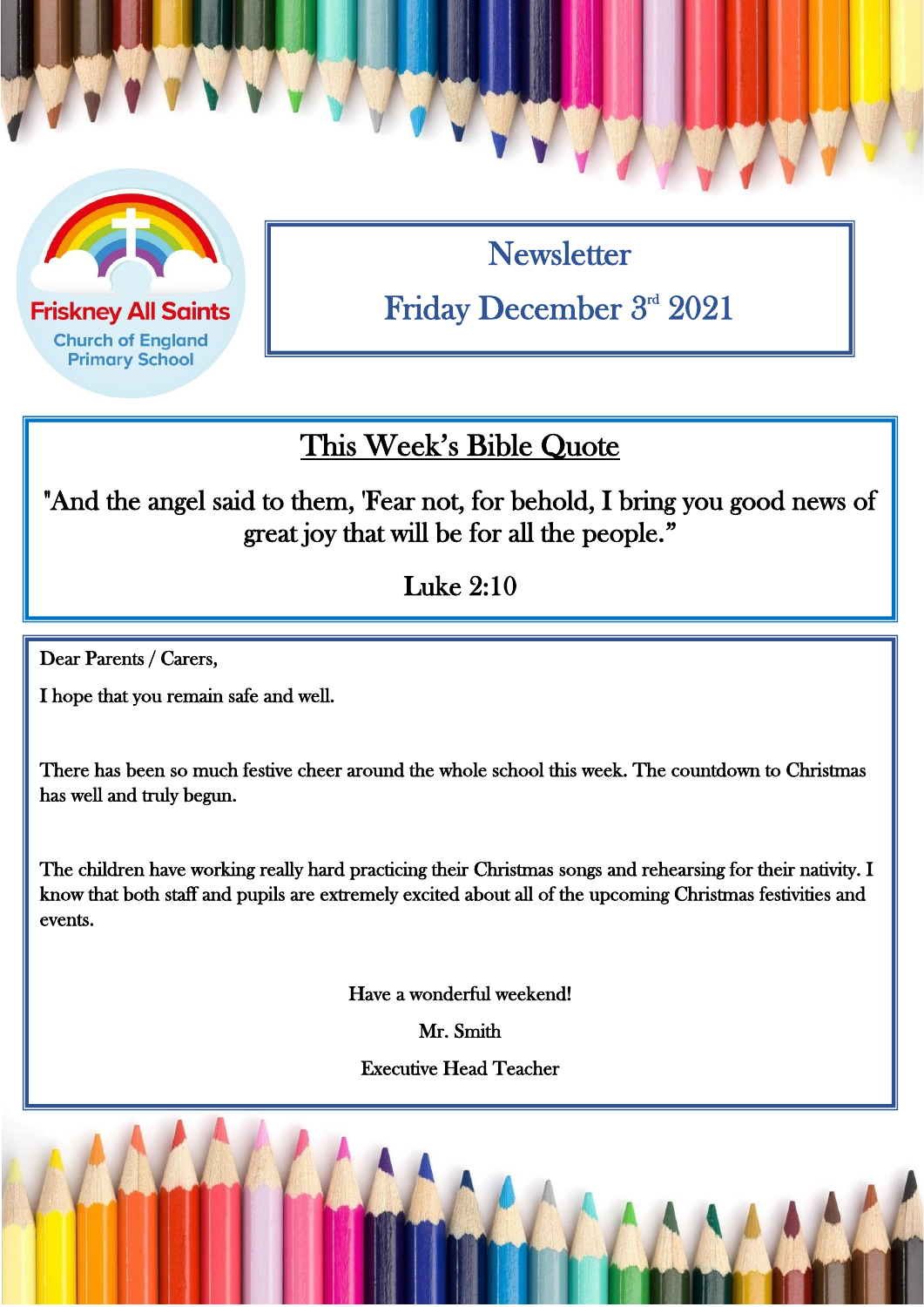

# How are you going to use the Friskney 5 this week?

# THUNK OF THE WEEK

(Something to get you thinking about as a family at home)

### If a car has broken down at the side of the road, is it parked?



| This Week's POM POM Challenge |                 |                  |                     |  |
|-------------------------------|-----------------|------------------|---------------------|--|
| <b>Class</b>                  | <b>POM POMs</b> | Points this week | <b>Total Points</b> |  |
|                               | 475             |                  | 15                  |  |
| 9                             | 323             | 3                | 9                   |  |
| 3                             | 286             |                  | 17                  |  |
|                               | 191             |                  | 9                   |  |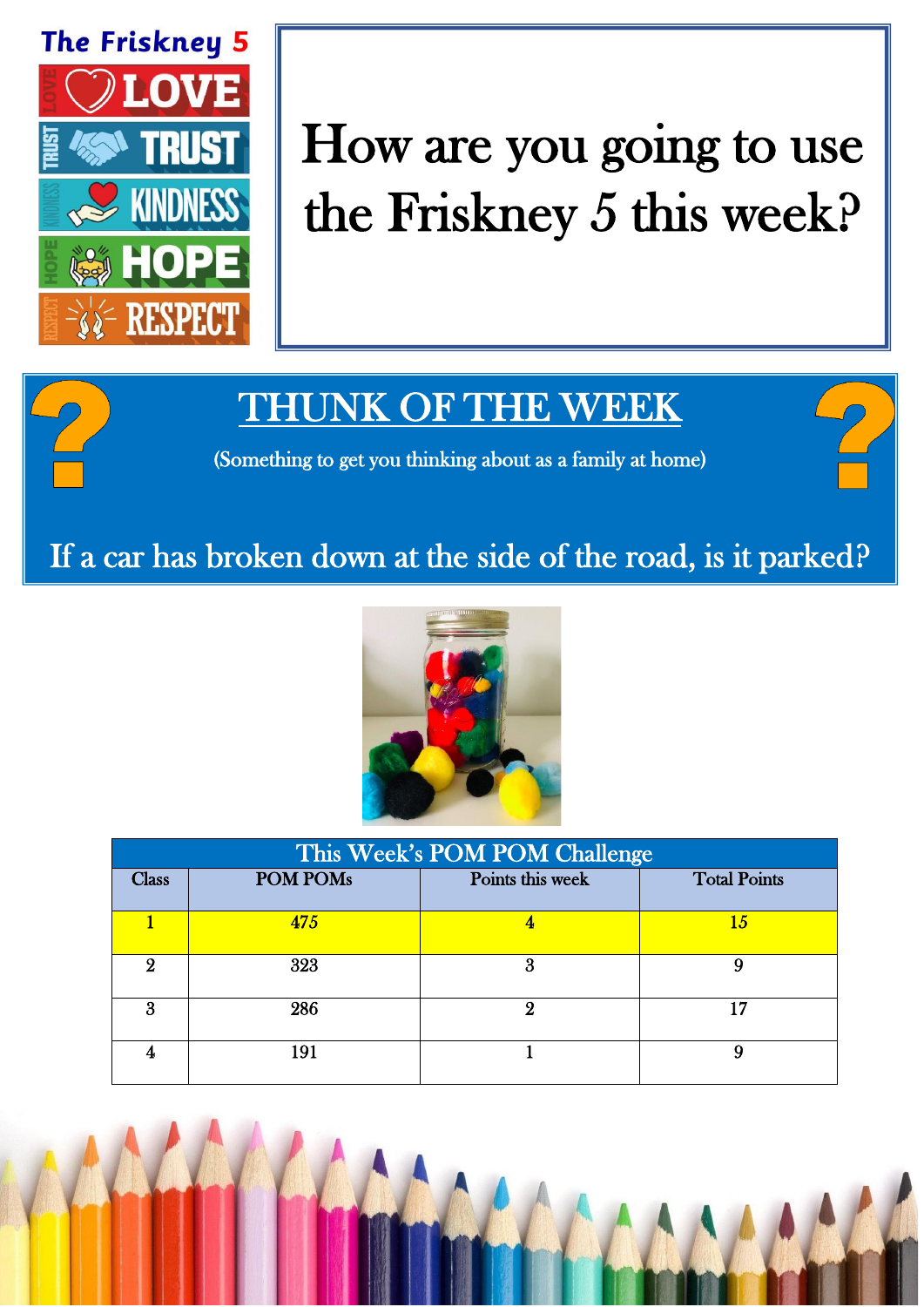

| This Week's Star of the Week |                                                                               |  |  |  |
|------------------------------|-------------------------------------------------------------------------------|--|--|--|
| Class 1                      |                                                                               |  |  |  |
| Ronnie Holland               | For showing our value of Kindness.                                            |  |  |  |
| Class 2                      |                                                                               |  |  |  |
| Georgina Allen               | For amazing diary writing.                                                    |  |  |  |
| <b>Scarlett Coates</b>       | For always smiling and showing our Friskney 5 Values                          |  |  |  |
| Class 3                      |                                                                               |  |  |  |
| Seth Odlin                   | For a great improvement in effort in all work and helping others<br>maturely. |  |  |  |
| <b>Luke Schofield</b>        | For perseverance in his writing of a letter.                                  |  |  |  |
| Class 4                      |                                                                               |  |  |  |
| Sophia Dickinson             | For her attitude to learning in all she does.                                 |  |  |  |
| <b>Jamie Pugh</b>            | For his questions and attitude to learning in Church.                         |  |  |  |

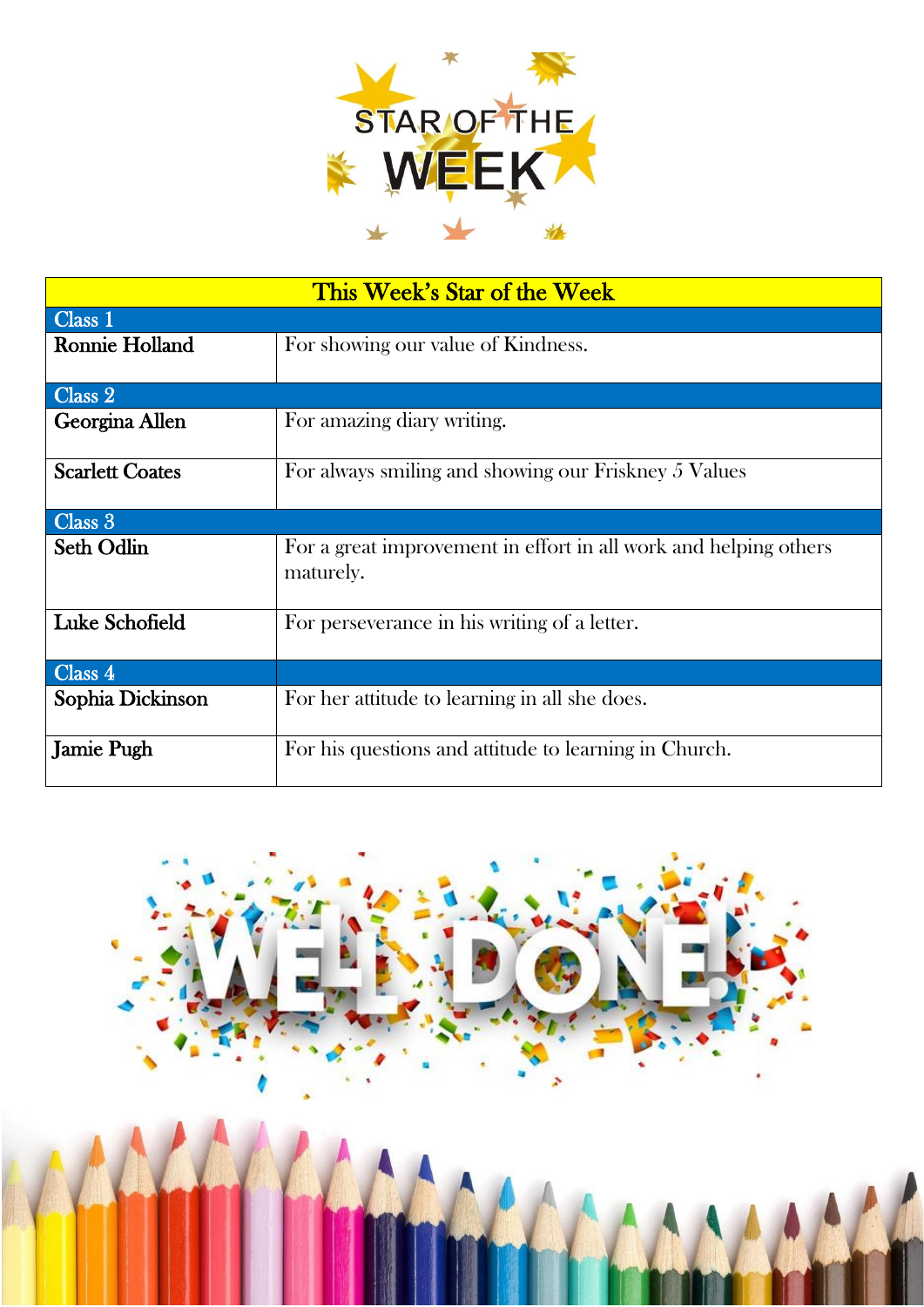

| Class 1            | 87.8%  |
|--------------------|--------|
| Class 2            | 94.16% |
| Class 3            | 88.72% |
| Class <sub>4</sub> | 96.1%  |

Well done to Class 4 this week for having the best attendance, keep up the good work!



If you have any new or old nativity costumes that you would be happy to donate to school for Class 1, we would be extremely grateful for any kind donations.

Reminder!

Please don't forget that if you require before or after school care, we do run a breakfast club from 07:45am – 08:30am for a cost of £3 and an after-school club which runs from 3:00pm – 4:15pm at a cost of £5.

Both can be booked via Parent Pay, if you would like any more information about either of these, please feel free to contact the school office.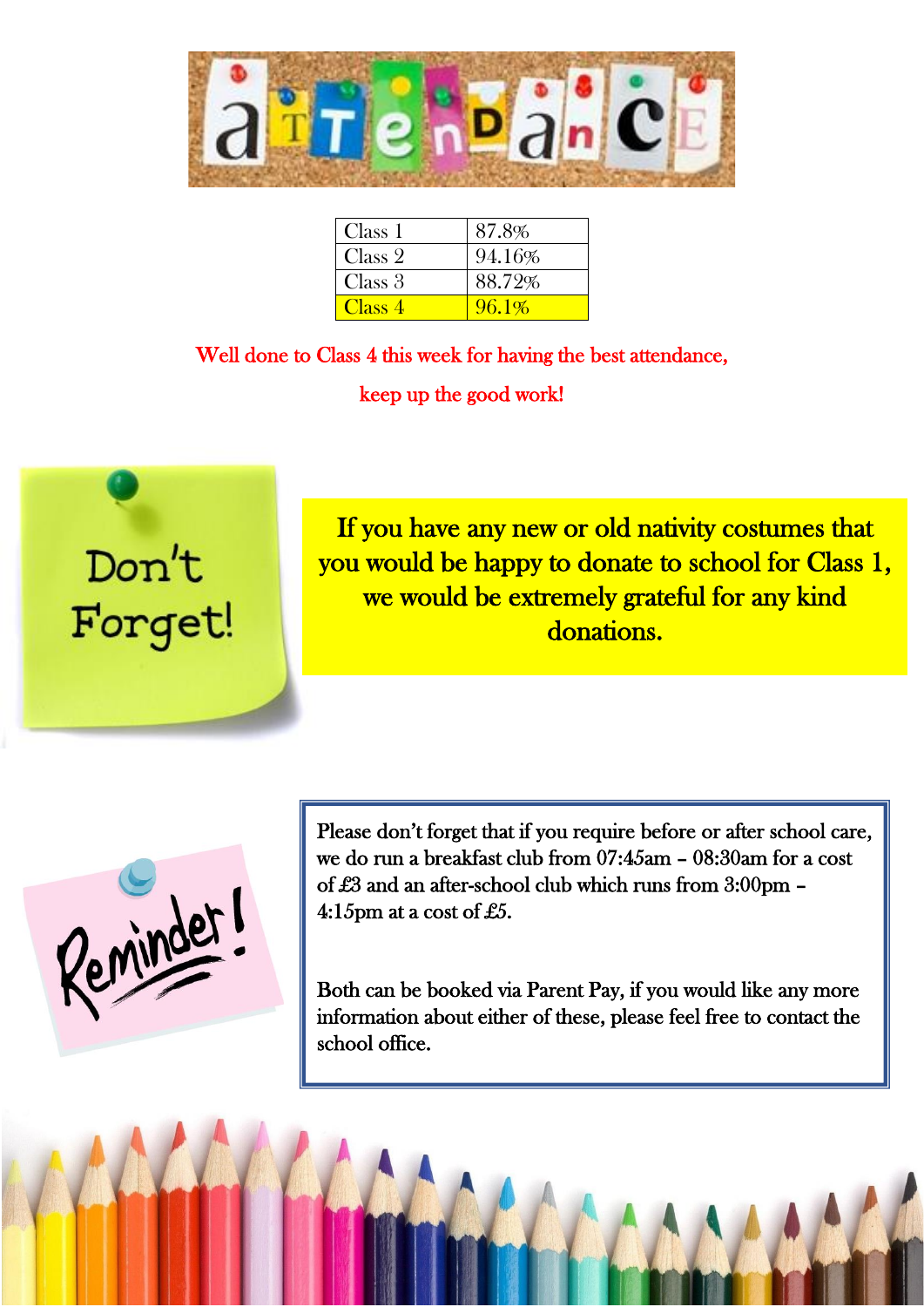# Some Photos from the pupils that were working with PCSO Jayne Richardson from the Community Policing team.



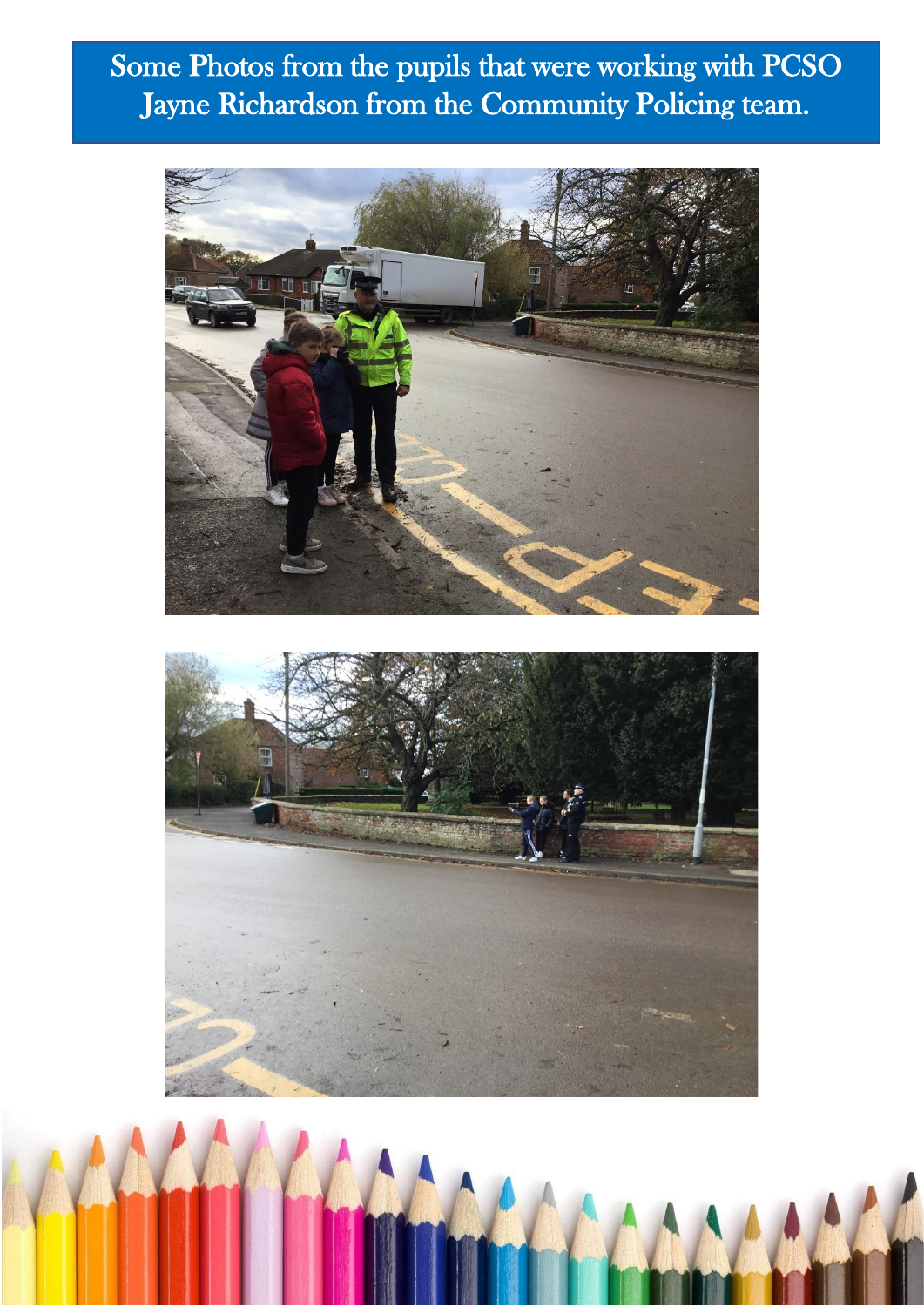

#### Class 3 Provision:

On Wednesday this week, we said goodbye to Miss. Goodwin, who has now left to start her Maternity leave. Everybody was really sad to see Miss. Goodwin leave, however we all hope that she has a wonderful Maternity leave.

The provision for Class 3 now that Miss. Goodwin has started her Maternity leave will be taught by Mrs. Carter Hill and Mrs. Norkett. We are very excited to welcome Mrs. Norkett, who will officially be joining Class 3 in January, but who will start with Class 3, week beginning 13-12-2021.

Mrs. Norkett will be teaching Class 3 on Monday, Tuesday and Wednesday and Mrs. Carter Hill will be teaching Class 3 on Wednesday, Thursday and Friday.

I am sure that you will make Mrs. Norkett feel very welcome in school, when she starts.

#### Christmas Jumper Day:

Christmas Jumper Day is on **Friday December 10<sup>th</sup>** and we will be raising money for Save the Children. You can make your donations via the link below. We are really looking forward to seeing everyone in their Christmas jumpers and looking really festive.

<https://christmas.savethechildren.org.uk/fundraising/cjd210027383>

#### School Christmas Dinner:

Our school Christmas dinner is taking place on **Wednesday December**  $8<sup>th</sup>$ , we thought it would be nice if children would like to come into school that day in Christmas festive clothes, so that we can have a really enjoyable Christmas dinner day.